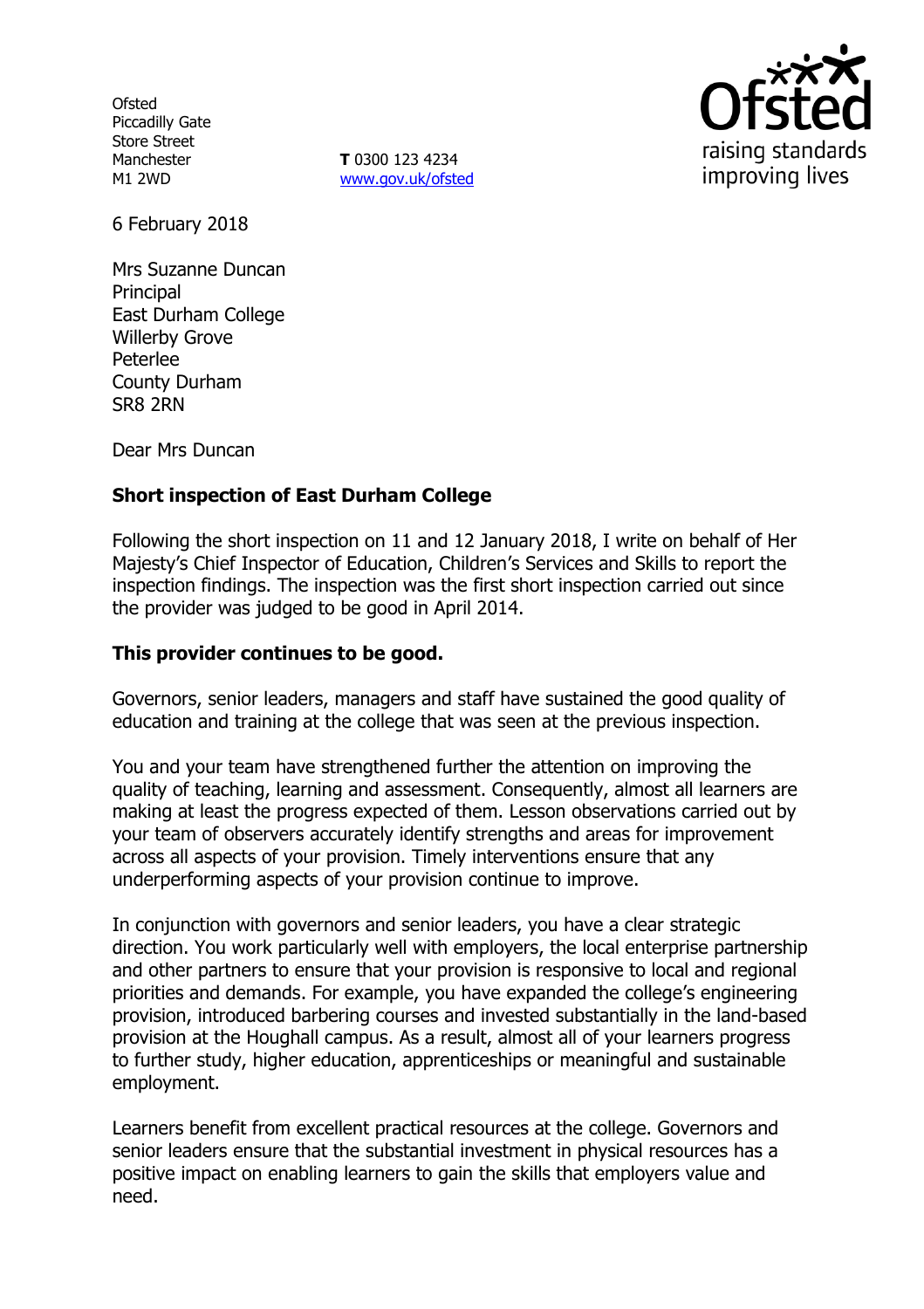

Governors provide critical and comprehensive challenge and support to you and your senior leadership team. They probe, question and review the accurate and detailed information that they receive, and compare outcomes for learners with your agreed targets. Consequently, they are very well informed and know well the strengths of the college and the areas that require improvement. They contribute effectively to the improvement processes that you and your senior managers implement.

Since your previous inspection, you have implemented the 16 to 19 study programmes and full-time provision for 14- to 16-year-olds very effectively. Wellconsidered progression routes are in place at all levels and you provide a wide range of vocational and academic programmes that prepare learners well for their future, be it further learning or employment. You have a strong focus on helping learners to improve their English and mathematics skills, particularly on vocational and academic courses.

Learners on 16 to 19 study programmes develop good practical skills through relevant work-related learning tasks and work experience appropriate to their career aspirations. High-quality practical resources at the college support this very well.

Governors, senior leaders and managers have identified correctly that they need to improve the quality of provision and outcomes for learners on English and mathematics courses. You have appropriate strategies in place to address this concern, such as the closer monitoring of learners' progress, more effective timetabling and the strengthening of the English and mathematics management and delivery teams.

At the previous inspection, actions to bring about improvement that inspectors identified included improving work with employers to increase the proportion of work placements for learners, ensuring that short-term targets for learners were more specific and reviewed more regularly, ensuring that teachers shared good practice and enabling apprentices to achieve within their expected timescales. You and your leadership team have taken decisive actions to improve most of these aspects, which has benefited learners.

## **Safeguarding is effective.**

Governors and senior leaders ensure that safeguarding arrangements are effective. Staff take highly effective actions to ensure that learners are safe. Governors, senior leaders and staff have undertaken appropriate training and are extremely aware of their responsibilities to protect learners from the possibilities and risks associated with radicalisation and extremism. Learners behave very well at college and demonstrate high levels of respect for each other and college staff. They know how to keep themselves safe and say that they are safe.

Managers and staff have good relationships and work very efficiently with external organisations and local agencies to ensure that all learners are safe. They work particularly well with local authorities and local schools to identify young people at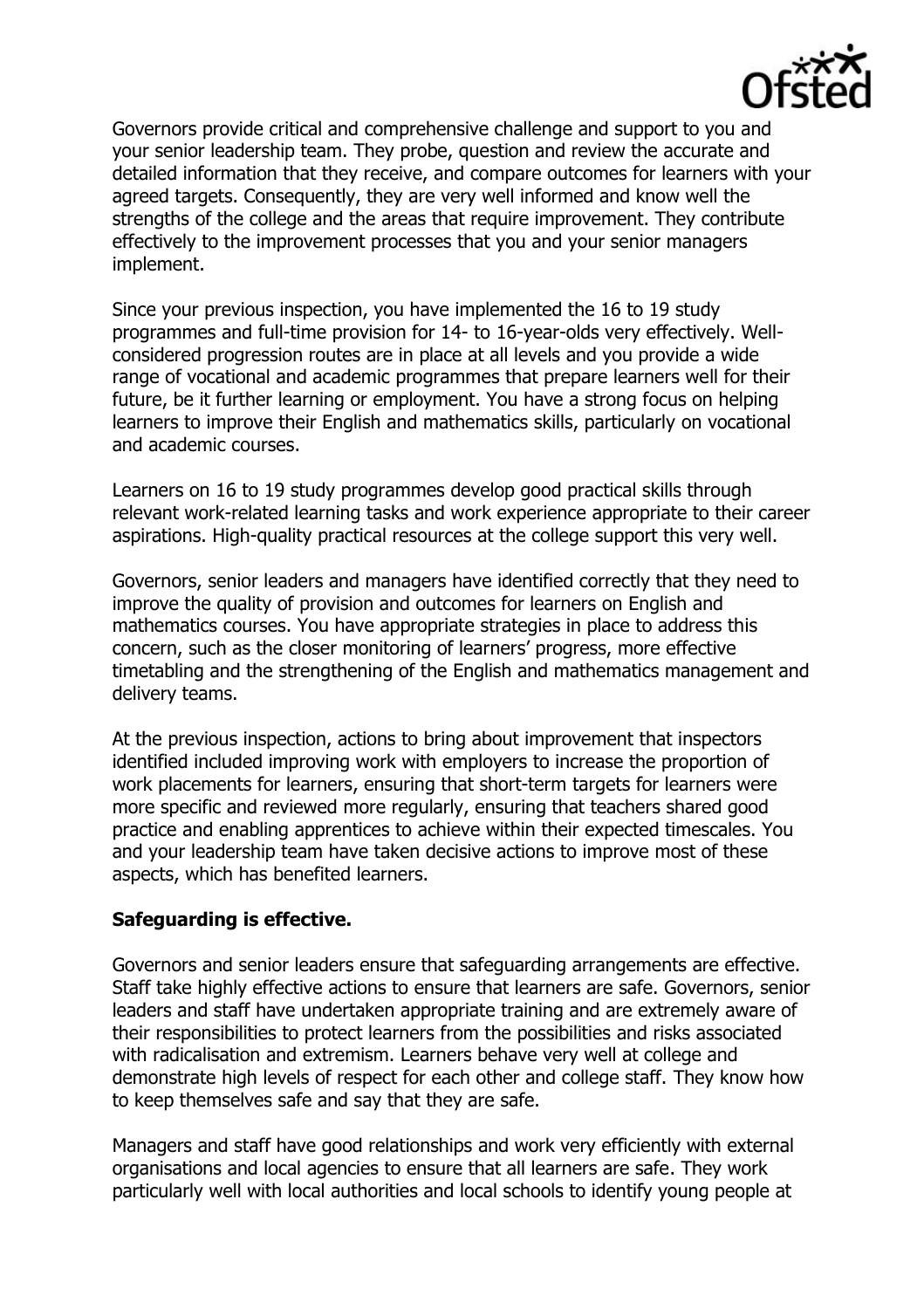

risk, particularly those with high needs and the growing proportion of learners aged 14 to 16.

# **Inspection findings**

- The quality of teaching, learning and assessment is consistently good across the vast majority of subject areas and provision types. Consequently, a high proportion of learners achieve their qualifications and progress into either employment or further study. Leaders and managers evaluate the performance of teachers effectively and often. Systems and processes are rigorous, and managers make accurate judgements on the quality of teaching, learning and assessment and the progress that learners make towards the completion of their qualifications.
- Governors and senior leaders have ensured that full-time provision for 14- to 16year-olds has been implemented effectively to meet the expectations for younger learners. Leaders have established a comprehensive curriculum that concentrates well on the core subjects of English, mathematics and science alongside a good vocational offer, such as hairdressing, construction and engineering. Learners benefit from personalised programmes of study that are aligned well to their career aspirations and which re-engage them effectively in meaningful education. They benefit from their experience at the college and the opportunity to expand their understanding of the different options open to them on completion of their programmes, while learning in a safe and dedicated environment.
- Governors, senior leaders and managers review the quality of the provision rigorously and effectively. This results in an accurate self-assessment report and a detailed quality improvement plan which is reviewed and scrutinised regularly. Senior leaders intervene appropriately when they identify poor performance. For example, they implemented a thorough review of apprenticeship achievement and took rapid action to increase the proportion of apprentices who achieve within the planned time. As a result, a much higher proportion of apprentices are currently making the progress expected of them.
- Staff benefit from a wide range of professional development opportunities. Managers use the feedback from lesson observations well to identify accurately the skills that teachers need to improve, and provide timely and accessible training and support. Teachers use their improved skills well to help learners make good progress.
- Most teachers plan and deliver a good range of activities to ensure that learners enjoy and participate well in lessons and make good progress. Learners gain good practical work-related skills that employers value, and improve their knowledge and understanding.
- Most learners have a good understanding of the need to improve their English and mathematics skills further in their quest for employment. Teachers take every opportunity to encourage learners to improve their literacy and numeracy skills alongside their chosen subject. For example, learners are able to make effective verbal presentations while improving their communication and spoken English skills, they discuss with confidence the use of angles when cutting hair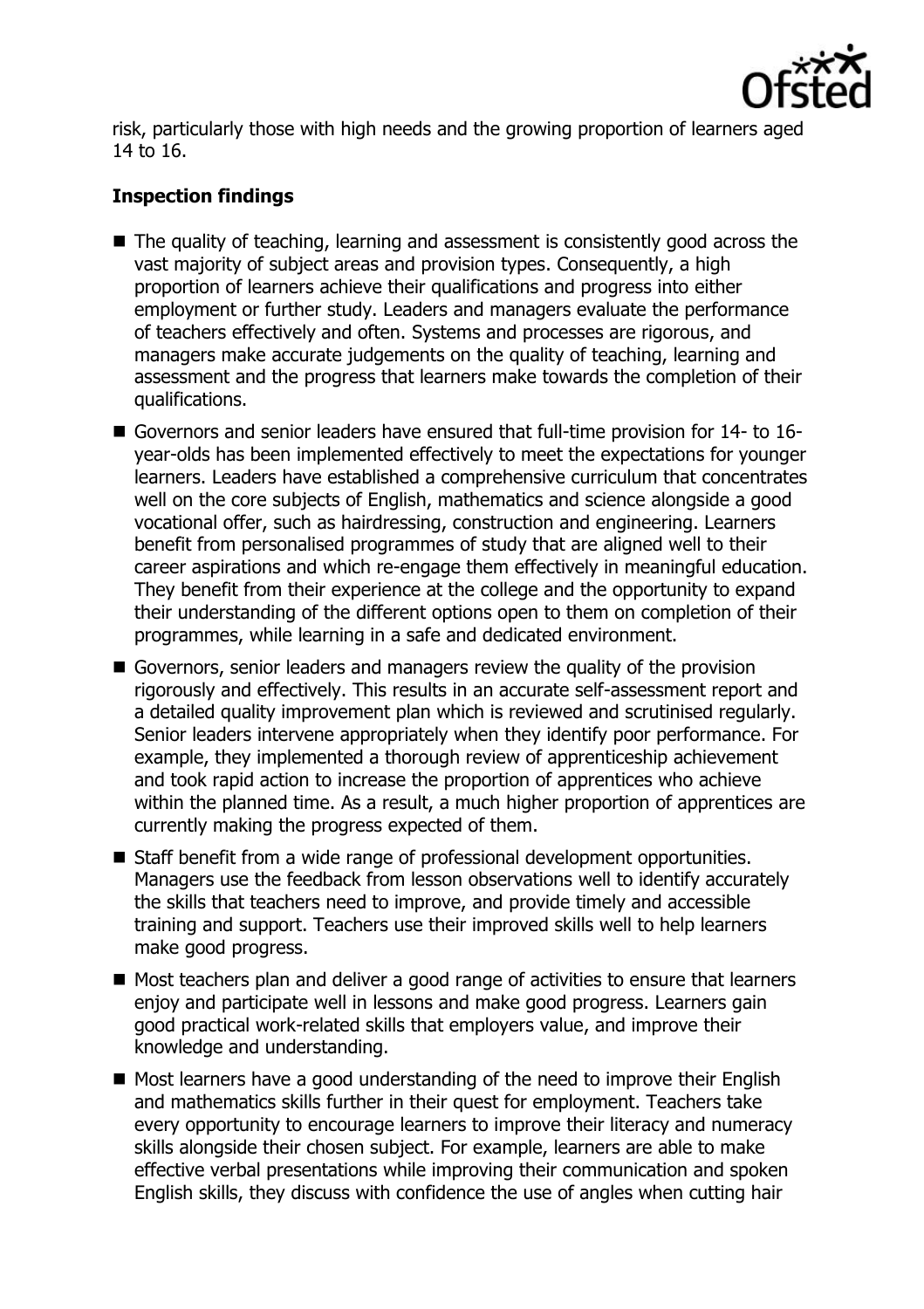

and they are careful to be very accurate when weighing small animals as part of animal health checks.

- Learners, including apprentices and those aged 14 to 16, work well in most lessons. Teachers have high expectations and challenge learners to make good progress. Through good planning and the good use of detailed learner profiles, teachers ensure that learners are clear about what is expected of them in each lesson. The large majority of learners know what progress they have made and work collaboratively to good effect. However, a few teachers do not challenge learners, particularly on level 3 land-based programmes, to make more rapid progress and expand their knowledge and understanding to a higher level.
- Learners on GCSE English and mathematics courses in 2016/17 did not make the progress expected of them and too many failed to achieve their aspirations for a high grade. Leaders did not ensure that the delivery of English and mathematics courses was of a consistently high standard. Following leaders' more recent actions, the teaching of English and mathematics is more stable and of higher quality. However, too few learners routinely attend their English or mathematics lessons, which hinders their progress.
- $\blacksquare$  In the majority of subject areas, attendance is good. However, in a small minority of vocational subjects, such as construction and hairdressing, attendance is too low.
- Learners benefit from effective careers education, information, advice and guidance which are provided by well-qualified college staff. Leaders have a clear strategy and focus to provide a wide and comprehensive range of activities and events which raise the aspirations of learners. A very high proportion of learners go on to further study or gain employment on completion of their programmes.
- The proportion of apprentices who achieve within the planned time frame fell in 2016/17 and was too low. As a result of a very recent restructuring, senior leaders and managers have made effective and positive interventions to track and monitor the progress that apprentices make more effectively. Consequently, a higher proportion of current apprentices are making the progress expected of them towards completion of their programmes within their planned timescales.

# **Next steps for the provider**

Leaders and those responsible for governance should ensure that:

- $\blacksquare$  the proportion of learners who achieve high grades in English and mathematics improves further
- teachers challenge learners on level 3 qualifications in the land-based provision more rigorously to make more rapid progress, reach their potential and achieve high grades
- a greater proportion of learners attend their learning sessions, particularly on English and mathematics courses
- $\blacksquare$  a much higher proportion of apprentices complete their programmes within their